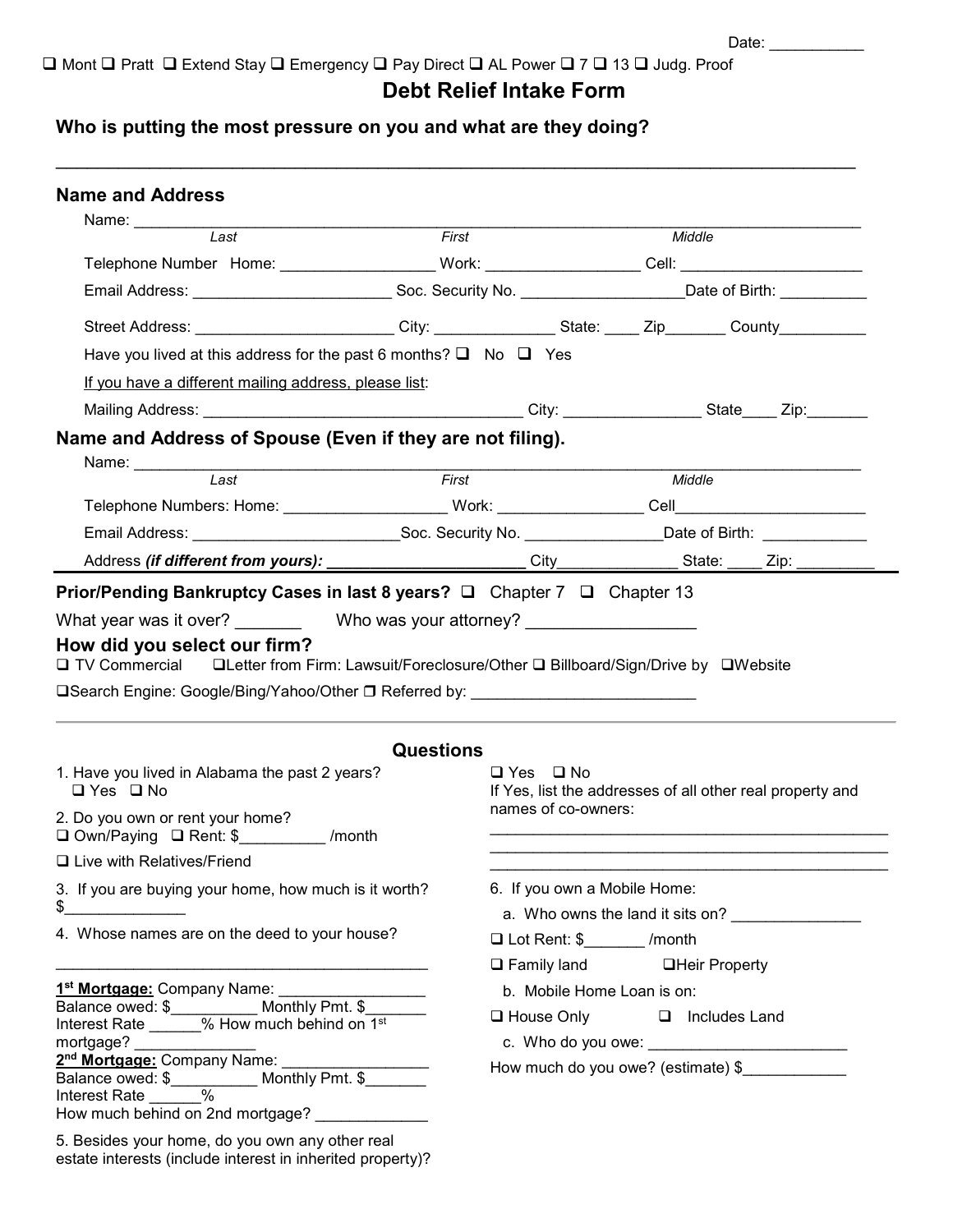## **PERSONAL PROPERTY:**

7. Checking Accounts: Name of Bank/Credit Union and Approximate Balance:

a.  $\overline{\phantom{a}}$ b.  $\qquad \qquad$  \$ 8. Savings Accounts: Name of Bank/Credit Union and Approximate Balance: a.  $\sim$   $\sim$   $\sim$   $\sim$   $\sim$ b.  $\qquad \qquad$   $\qquad$ 9. Other than real estate or vehicles, what do you own that is worth more than \$1,000? a.\_\_\_\_\_\_\_\_\_\_\_\_\_\_\_\_\_\_\_\_\_\_\_\_\_ \$\_\_\_\_\_\_\_\_\_\_\_\_\_ b.  $\frac{1}{2}$ 10. What Vehicles have your name on the title? **FIRST VEHICLE:** Bought in (Mo /Year) Year: \_\_\_\_\_\_ Make \_\_\_\_\_\_\_ Model \_\_\_\_\_\_\_\_\_\_\_\_\_\_ Accessory Trim Pkg: \_\_\_\_\_\_\_ Mileage: \_\_\_\_\_\_\_\_\_\_\_\_\_\_ Who are you paying? (Incl. title pawn)  $\Box$  Vehicle is paid off Interest Rate % Monthly Pmt. \$ Balance Owed \$\_\_\_\_\_\_\_\_\_\_\_\_ Months Left on Loan \_\_\_\_\_ Amt behind on loan \$\_\_\_\_\_\_\_\_ Who drives this vehicle? Check appropriate boxes:  $\Box 4$  cyl  $\Box 6$  cyl  $\Box 8$  cyl  $\Box 4X4$ **□ Not Running SECOND VEHICLE:** Bought in (Mo./Year) \_\_\_\_\_\_\_\_ Year: \_\_\_\_\_\_ Make \_\_\_\_\_\_ Model \_\_\_\_\_\_\_\_ Accessory Trim Pkg: \_\_\_\_\_\_\_ Mileage: \_\_\_\_\_\_\_\_\_\_\_\_\_ Who are you paying? (Incl. title pawn) \_\_\_\_\_\_\_\_\_\_\_\_\_\_\_\_\_\_\_\_\_\_\_\_\_\_\_\_\_\_\_\_\_\_\_ □ Vehicle is paid off Interest Rate \_\_\_\_% Monthly Pmt. \$\_\_\_\_\_\_\_\_\_\_\_\_\_\_ Balance Owed \$ Months Left on Loan Amt behind on loan \$ Who drives this vehicle? Check appropriate boxes:  $\Box 4$  cyl  $\Box 6$  cyl  $\Box 8$  cyl  $\Box 4X4$ **□ Not Running THIRD VEHICLE:** Bought in (Mo./Year) \_\_\_\_\_\_\_\_\_\_\_ Year: \_\_\_\_\_\_ Make \_\_\_\_\_\_\_\_ Model \_\_\_\_\_\_\_\_\_\_\_ Accessory Trim Pkg: \_\_\_\_\_\_ Mileage: \_\_\_\_\_\_\_\_\_\_\_\_\_ Who are you paying? (Incl. title pawn) \_\_\_\_\_\_\_\_\_\_\_\_\_\_\_\_\_\_\_\_\_\_\_\_\_\_\_\_\_\_\_\_\_\_\_ Vehicle is paid off Interest Rate \_\_\_\_% Monthly Pmt. \$\_\_\_\_\_\_\_\_\_\_ Balance Owed \$ Months Left on Loan Amt behind on loan \$ Who drives this vehicle? \_\_\_\_\_\_\_\_\_\_\_\_\_\_\_\_\_\_\_\_\_\_\_ Check appropriate boxes:  $\Box 4$  cyl  $\Box 6$  cyl  $\Box 8$  cyl  $\Box 4X4$ \_\_\_\_\_\_\_\_\_\_\_\_\_\_\_\_\_\_\_\_\_\_\_\_\_\_\_\_\_\_\_\_\_\_\_\_\_\_\_\_\_\_\_ \_\_\_\_\_\_\_\_\_\_\_\_\_\_\_\_\_\_\_\_\_\_\_\_\_\_\_\_\_\_\_\_\_\_\_\_\_\_\_\_\_\_\_ \_\_\_\_\_\_\_\_\_\_\_\_\_\_\_\_\_\_\_\_\_\_\_\_\_\_\_\_\_\_\_\_\_\_\_\_\_\_\_\_\_\_\_ 12. Other than family or friends, does anybody owe you money?  $\Box$  Yes  $\Box$  No 13. Do you have money in an IRA, 401(k), pension or other retirement plan?  $\Box$  Yes  $\Box$  No 14. Has someone died and left you an interest in their property which you still have not received? Maybe heir property?  $\Box$  Yes  $\Box$  No 15. Have you been a part-owner or officer of a business in the last 6 years?  $\Box$  Yes  $\Box$  No Name of business: 16. Have you sold or transferred any real estate in the last 4 years? **□** Yes □ No 17. Have you sold or given property to family members or friends in the last year?  $\Box$  Yes  $\Box$  No 18. Have you received any lump-sum settlements in the last year such as from a lawsuit, insurance claim or other lump-sums?  $\Box$  Yes  $\Box$  No If so, from whom and how much? \_\_\_\_\_\_\_\_\_\_\_\_\_\_\_\_\_\_\_\_\_\_\_\_\_\_\_\_\_\_\_\_\_\_\_\_\_\_ 19. Are you suing anyone, in a class action or have a reason to sue anyone (car wreck, workers comp, etc.)?  $\Box$  Yes  $\Box$  No Name of Attorney helping you: \_\_\_\_\_\_\_\_\_\_\_\_\_\_\_\_\_\_\_\_ 20. Do you have:  $\square$  Term life insurance (cheap but does not build savings). Name \_\_\_\_\_\_\_\_\_ Value \_\_\_\_\_\_\_\_ Whole life/Universal life (expensive but builds savings). \_\_\_\_\_\_\_\_\_\_\_\_\_\_\_\_\_\_\_\_\_\_\_\_\_\_\_\_\_\_\_\_\_\_\_\_\_\_\_\_\_\_\_\_\_ **WHO YOU OWE MONEY TO (Estimate Amounts):** 21. Are you buying any appliances from Alabama Power Company? □ Yes □ No **22. Best Estimate of How Much You Owe:** Credit cards \$\_\_\_\_\_\_\_\_\_\_\_\_\_\_\_\_\_\_\_\_\_ Student Loans: \$\_\_\_\_\_\_\_\_\_\_\_\_\_\_\_\_\_\_\_ Personal & Internet loans \$\_\_\_\_\_\_\_\_\_\_\_ □ Republic Finance? □ Tower Loans? Lawsuits \$ \_\_\_\_\_\_\_\_\_\_\_\_\_\_\_\_\_\_\_\_\_\_ Medical \$\_\_\_\_\_\_\_\_\_\_\_\_\_\_\_\_\_\_\_\_\_\_\_\_ Other:  $\frac{6}{2}$ Overdrawn Bank/CU Accounts or Signature Loans \$ \_\_\_\_\_\_\_\_\_\_\_\_\_\_\_\_\_\_\_\_\_\_\_ Old cellphone/cable or satellite \$\_\_\_\_\_\_\_\_\_\_\_\_\_\_ Old landlords \$ Repossessed or Totaled Vehicles \$\_\_\_\_\_\_\_\_\_\_\_\_ **23. Other Debts with Collatera**l: **Furniture Stores**: Who do you owe & how much:

you own:

11. List any other vehicles/boats/ATVs/motorcycles/RVs

\_\_\_\_\_\_\_\_\_\_\_\_\_\_\_\_\_\_\_\_\_\_\_\_\_\_\_\_\_\_\_\_\_\_\_\_\_\_\_\_\_\_\_ \_\_\_\_\_\_\_\_\_\_\_\_\_\_\_\_\_\_\_\_\_\_\_\_\_\_\_\_\_\_\_\_\_\_\_\_\_\_\_\_\_\_\_